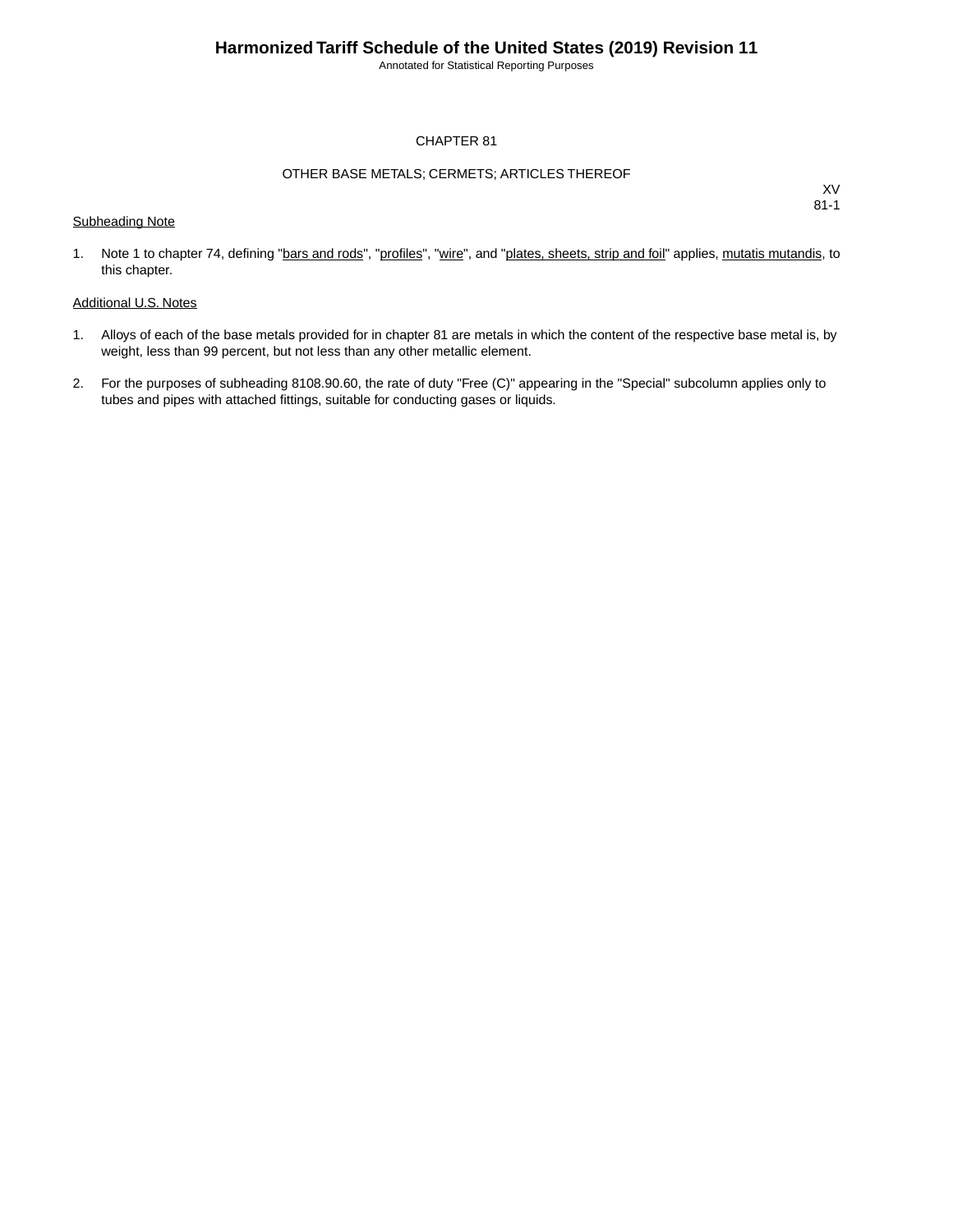Annotated for Statistical Reporting Purposes

| Heading/      | Stat. |                                                              | Unit                  |         | Rates of Duty                     |     |
|---------------|-------|--------------------------------------------------------------|-----------------------|---------|-----------------------------------|-----|
| Subheading    | Suf-  | <b>Article Description</b>                                   | of                    |         | $\mathbf{1}$                      | 2   |
|               | fix   |                                                              | Quantity              | General | Special                           |     |
| 8101          |       | Tungsten (wolfram) and articles thereof, including waste and |                       |         |                                   |     |
|               |       | scrap:                                                       |                       |         |                                   |     |
| 8101.10.00 00 |       |                                                              | kg                    | 7%      | Free (A+, AU, BH,                 | 58% |
|               |       |                                                              | W kg                  |         | CA, CL, CO, D, E,                 |     |
|               |       |                                                              |                       |         | IL, JO, KR, MA,<br>MX, OM, P, PA, |     |
|               |       |                                                              |                       |         | PE, SG)                           |     |
|               |       |                                                              |                       |         |                                   |     |
|               |       | Other:                                                       |                       |         |                                   |     |
| 8101.94.00 00 |       | Unwrought tungsten, including bars and rods obtained         |                       |         |                                   |     |
|               |       |                                                              | kg 6.6% <sup>1/</sup> |         | Free (A+, AU, BH,                 | 60% |
|               |       |                                                              |                       |         | CA, CL, CO, D, E,                 |     |
|               |       |                                                              |                       |         | IL, JO, KR, MA,                   |     |
|               |       |                                                              |                       |         | MX, OM, P, PA,                    |     |
|               |       |                                                              |                       |         | PE, SG)                           |     |
| 8101.96.00 00 |       |                                                              | kg 4.4% <sup>2/</sup> |         | Free (A+, AU, BH,                 | 60% |
|               |       |                                                              |                       |         | CA, CL, CO, D, E,                 |     |
|               |       |                                                              |                       |         | IL, JO, KR, MA,                   |     |
|               |       |                                                              |                       |         | MX, OM, P, PA,                    |     |
|               |       |                                                              |                       |         | PE, SG)                           |     |
| 8101.97.00 00 |       |                                                              |                       | .2.8%   | Free (A, AU, BH,                  | 50% |
|               |       |                                                              | W kg                  |         | CA, CL, CO, D, E,                 |     |
|               |       |                                                              |                       |         | IL, JO, KR, MA,                   |     |
|               |       |                                                              |                       |         | MX, OM, P, PA,                    |     |
|               |       |                                                              |                       |         | PE, SG)                           |     |
| 8101.99       |       | Other:                                                       |                       |         |                                   |     |
| 8101.99.10 00 |       | Bars and rods, other than those obtained simply              |                       |         |                                   |     |
|               |       | by sintering, profiles, plates, sheets, strip and            |                       |         |                                   |     |
|               |       |                                                              | kg 6.5%               |         | Free (A+, AU, BH,                 | 60% |
|               |       |                                                              |                       |         | CA, CL, CO, D, E,                 |     |
|               |       |                                                              |                       |         | IL, JO, KR, MA,                   |     |
|               |       |                                                              |                       |         | MX, OM, P, PA,                    |     |
|               |       |                                                              |                       |         | PE, SG)                           |     |
| 8101.99.80 00 |       |                                                              |                       |         | Free (A, AU, BH,                  | 45% |
|               |       |                                                              |                       |         | CA, CL, CO, D, E,                 |     |
|               |       |                                                              |                       |         | IL, JO, KR, MA,                   |     |
|               |       |                                                              |                       |         | MX, OM, P, PA,                    |     |
|               |       |                                                              |                       |         | PE, SG)                           |     |
|               |       |                                                              |                       |         |                                   |     |
|               |       |                                                              |                       |         |                                   |     |
|               |       |                                                              |                       |         |                                   |     |
|               |       |                                                              |                       |         |                                   |     |
|               |       |                                                              |                       |         |                                   |     |
|               |       |                                                              |                       |         |                                   |     |
|               |       |                                                              |                       |         |                                   |     |
|               |       |                                                              |                       |         |                                   |     |
|               |       |                                                              |                       |         |                                   |     |
|               |       |                                                              |                       |         |                                   |     |
|               |       |                                                              |                       |         |                                   |     |
|               |       |                                                              |                       |         |                                   |     |
|               |       |                                                              |                       |         |                                   |     |
|               |       |                                                              |                       |         |                                   |     |
|               |       |                                                              |                       |         |                                   |     |
|               |       |                                                              |                       |         |                                   |     |
|               |       |                                                              |                       |         |                                   |     |
|               |       |                                                              |                       |         |                                   |     |
|               |       |                                                              |                       |         |                                   |     |
|               |       |                                                              |                       |         |                                   |     |
|               |       |                                                              |                       |         |                                   |     |
|               |       |                                                              |                       |         |                                   |     |
|               |       |                                                              |                       |         |                                   |     |
|               |       |                                                              |                       |         |                                   |     |
|               |       |                                                              |                       |         |                                   |     |
|               |       |                                                              |                       |         |                                   |     |
|               |       |                                                              |                       |         |                                   |     |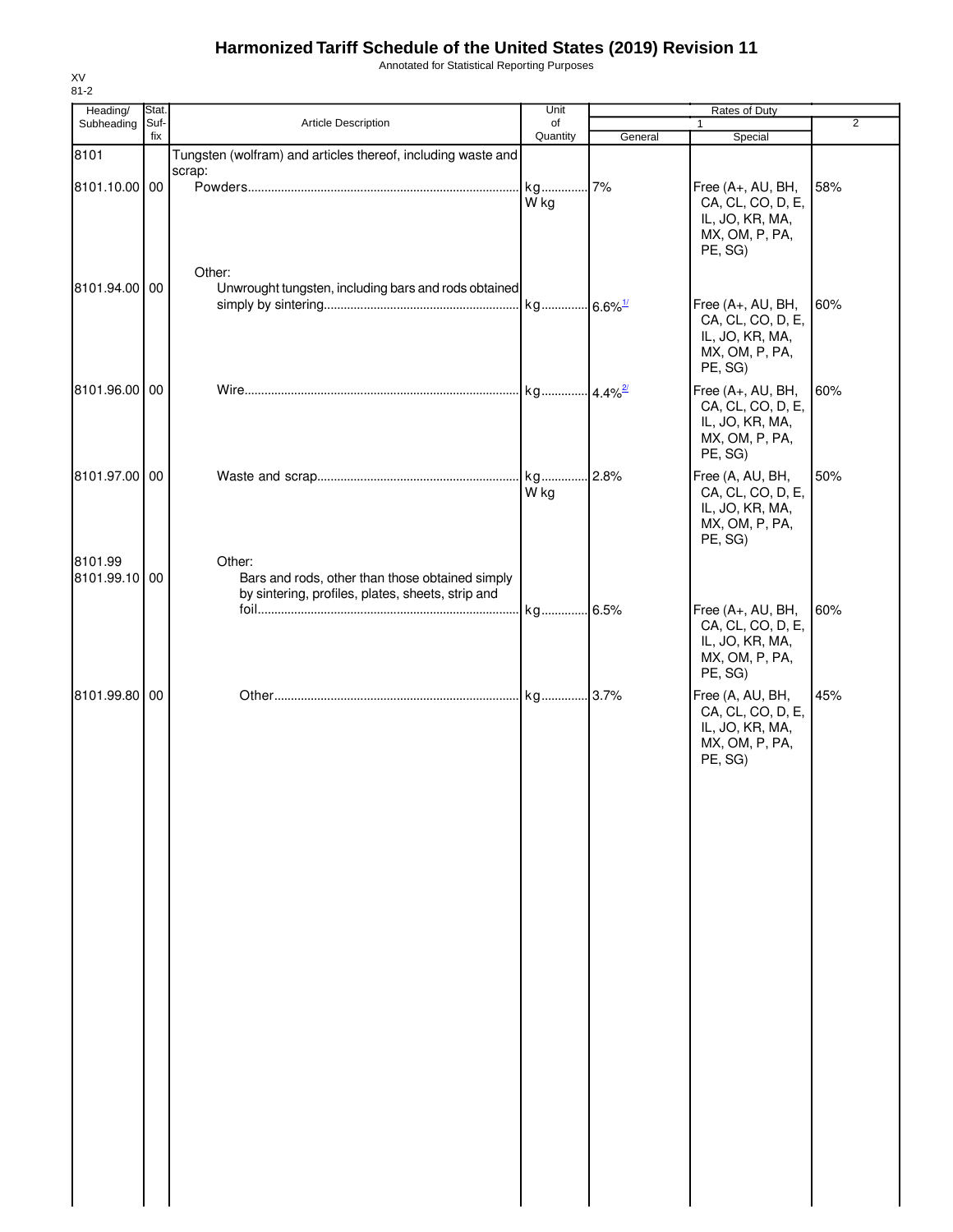Annotated for Statistical Reporting Purposes

| Heading/           | Stat.       |                                                                                                                   | Unit           | Rates of Duty                                |                                                                                        |                                                  |
|--------------------|-------------|-------------------------------------------------------------------------------------------------------------------|----------------|----------------------------------------------|----------------------------------------------------------------------------------------|--------------------------------------------------|
| Subheading         | Suf-<br>fix | Article Description                                                                                               | of<br>Quantity | General                                      | 1<br>Special                                                                           | $\overline{2}$                                   |
| 8102               |             | Molybdenum and articles thereof, including waste and scrap:                                                       |                |                                              |                                                                                        |                                                  |
| 8102.10.00 00      |             |                                                                                                                   | kg<br>Mo kg    | 9.1¢/kg on<br>molybdenum<br>content $+1.2%$  | Free (A+, AU, BH,<br>CA, CL, CO, D, E,<br>IL, JO, KR, MA,<br>MX, OM, P, PA,<br>PE, SG) | \$1.10/kg on<br>molybdenum<br>$content +$<br>15% |
| 8102.94.00 00      |             | Other:<br>Unwrought molybdenum, including bars and rods                                                           | kg<br>Mo kg    | 13.9¢/kg on<br>molybdenum<br>content $+1.9%$ | Free (A+, AU, BH,<br>CA, CL, CO, D, E,<br>IL, JO, KR, MA,<br>MX, OM, P, PA,<br>PE, SG) | \$1.10/kg on<br>molybdenum<br>$content +$<br>15% |
| 8102.95            |             | Bars and rods, other than those obtained simply by<br>sintering, profiles, plates, sheets, strip and foil:        |                |                                              |                                                                                        |                                                  |
| 8102.95.30 00      |             |                                                                                                                   |                |                                              | Free (A, AU, BH,<br>CA, CL, CO, D, E,<br>IL, JO, KR, MA,<br>MX, OM, P, PA,<br>PE, SG)  | 60%                                              |
| 8102.95.60 00      |             |                                                                                                                   |                |                                              | Free (A, AU, BH,<br>CA, CL, CO, D, E,<br>IL, JO, KR, MA,<br>MX, OM, P, PA,<br>PE, SG)  | 60%                                              |
| 8102.96.00 00      |             |                                                                                                                   |                |                                              | Free (A, AU, BH,<br>CA, CL, CO, D, E,<br>IL, JO, KR, MA,<br>MX, OM, P, PA,<br>PE, SG)  | 60%                                              |
| 8102.97.00 00      |             |                                                                                                                   | Mo kg          |                                              |                                                                                        | Free                                             |
| 8102.99.00 00      |             |                                                                                                                   |                |                                              | Free (A, AU, BH,<br>CA, CL, CO, D, E,<br>IL, JO, KR, MA,<br>MX, OM, P, PA,<br>PE, SG)  | 45%                                              |
| 8103<br>8103.20.00 |             | Tantalum and articles thereof, including waste and scrap:<br>Unwrought tantalum, including bars and rods obtained |                |                                              | Free (A, AU, BH,<br>CA, CL, CO, D, E,<br>IL, JO, KR, MA,<br>MX, OM, P, PA,<br>PE, SG)  | 25%                                              |
|                    | 30<br>90    |                                                                                                                   |                |                                              |                                                                                        |                                                  |
| 8103.30.00 00      |             |                                                                                                                   |                | .Free                                        |                                                                                        | Free                                             |
| 8103.90.00 00      |             |                                                                                                                   |                |                                              | Free (A, AU, BH,<br>CA, CL, CO, D, E,<br>IL, JO, KR, MA,<br>MX, OM, P, PA,<br>PE, SG)  | 45%                                              |
|                    |             |                                                                                                                   |                |                                              |                                                                                        |                                                  |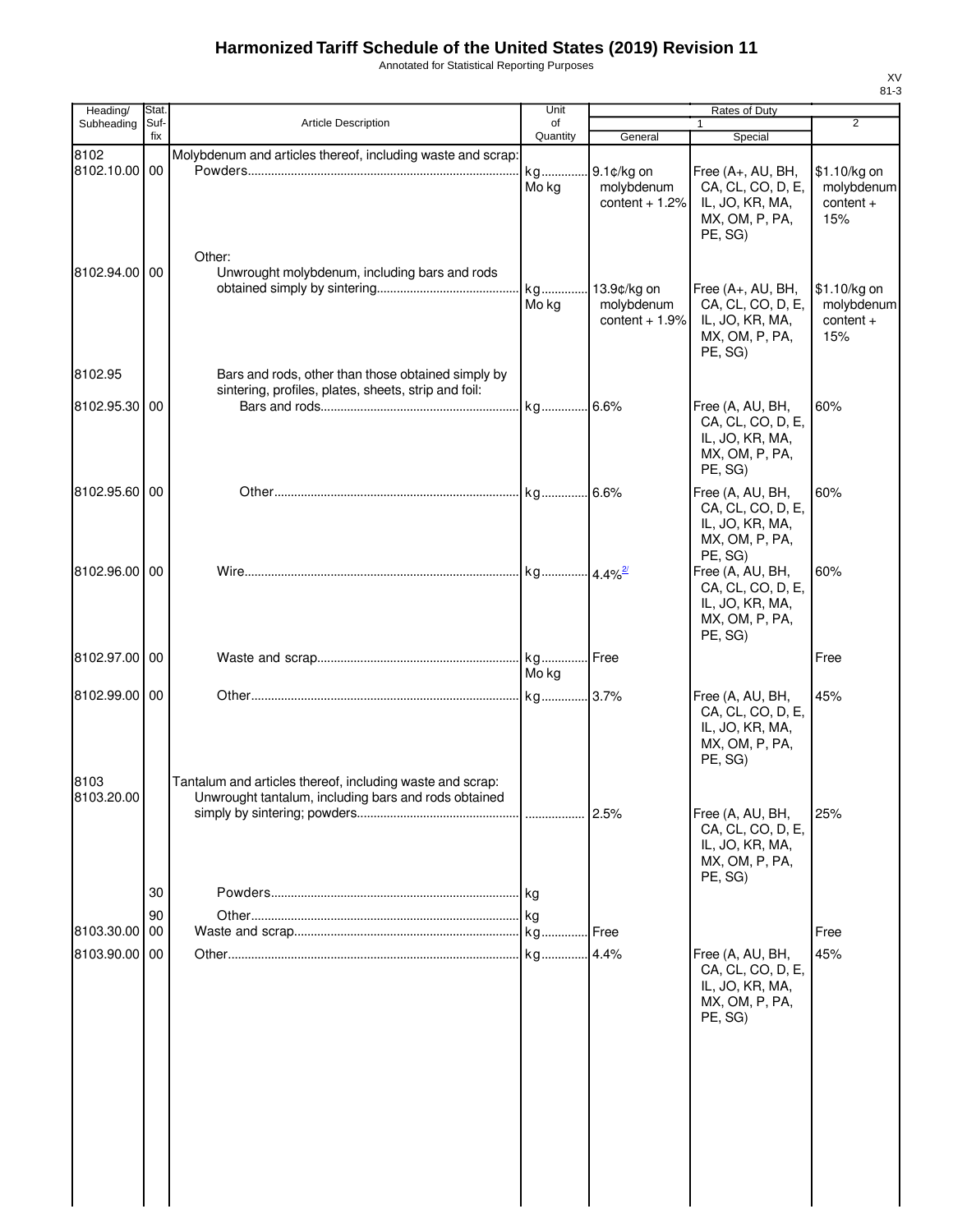Annotated for Statistical Reporting Purposes

| Heading/      | Stat. |                                                                                                    | Unit                  |                       | Rates of Duty             |                |
|---------------|-------|----------------------------------------------------------------------------------------------------|-----------------------|-----------------------|---------------------------|----------------|
| Subheading    | Suf-  | Article Description                                                                                | of                    |                       |                           | $\overline{2}$ |
|               | fix   |                                                                                                    | Quantity              | General               | Special                   |                |
| 8104          |       | Magnesium and articles thereof, including waste and scrap:                                         |                       |                       |                           |                |
|               |       | Unwrought magnesium:                                                                               |                       |                       |                           |                |
| 8104.11.00    | 00    | Containing at least 99.8 percent by weight of                                                      |                       |                       |                           |                |
|               |       |                                                                                                    |                       |                       | Free (A, AU, BH,          | 100%           |
|               |       |                                                                                                    |                       |                       | CA, CL, CO, D, E,         |                |
|               |       |                                                                                                    |                       |                       | IL, JO, KR, MA,           |                |
|               |       |                                                                                                    |                       |                       | MX, OM, P, PA,            |                |
|               |       |                                                                                                    |                       |                       | PE, SG)                   |                |
| 8104.19.00    | 00    |                                                                                                    |                       | 6.5%                  | Free (A+, AU, BH,         | 60.5%          |
|               |       |                                                                                                    | Mg kg                 |                       | CA, CL, CO, D, E,         |                |
|               |       |                                                                                                    |                       |                       | IL, JO, KR, MA,           |                |
|               |       |                                                                                                    |                       |                       | MX, OM, P, PA,            |                |
|               |       |                                                                                                    |                       |                       | PE, SG)                   |                |
| 8104.20.00 00 |       |                                                                                                    |                       |                       |                           | Free           |
| 8104.30.00    | 00    | Raspings, turnings and granules, graded according to size;                                         |                       |                       |                           |                |
|               |       |                                                                                                    | kg 4.4% <sup>2/</sup> |                       | Free (A, AU, BH,          | 60.5%          |
|               |       |                                                                                                    | Mg kg                 |                       | CA, CL, CO, D, E,         |                |
|               |       |                                                                                                    |                       |                       | IL, JO, KR, MA,           |                |
|               |       |                                                                                                    |                       |                       | MX, OM, P, PA,            |                |
|               |       |                                                                                                    |                       |                       | PE, SG)                   |                |
| 8104.90.00    | 00    |                                                                                                    |                       |                       | Free (A, AU, B, BH,       | 88¢/kg on      |
|               |       |                                                                                                    | Mg kg                 | magnesium             | CA, CL, CO, D, E,         | magnesium      |
|               |       |                                                                                                    |                       | $content +$           | IL, JO, KR, MA,           | $content +$    |
|               |       |                                                                                                    |                       | $3.5\%$ <sup>2/</sup> | MX, OM, P, PA,            | 20%            |
|               |       |                                                                                                    |                       |                       | PE, SG)                   |                |
| 8105          |       | Cobalt mattes and other intermediate products of cobalt                                            |                       |                       |                           |                |
|               |       | metallurgy; cobalt and articles thereof, including waste and                                       |                       |                       |                           |                |
|               |       | scrap:                                                                                             |                       |                       |                           |                |
| 8105.20       |       | Cobalt mattes and other intermediate products of cobalt                                            |                       |                       |                           |                |
|               |       | metallurgy; unwrought cobalt; powders:                                                             |                       |                       |                           |                |
|               |       | Unwrought cobalt:                                                                                  |                       |                       |                           |                |
| 8105.20.30    | 00    |                                                                                                    |                       |                       | Free (A+, AU, BH,         | 45%            |
|               |       |                                                                                                    |                       |                       | CA, CL, CO, D, E,         |                |
|               |       |                                                                                                    |                       |                       | IL, JO, KR, MA,           |                |
|               |       |                                                                                                    |                       |                       | MX, OM, P, PA,<br>PE, SG) |                |
|               |       |                                                                                                    |                       |                       |                           |                |
| 8105.20.60 00 |       |                                                                                                    |                       |                       |                           | Free           |
| 8105.20.90 00 |       |                                                                                                    |                       |                       |                           | Free           |
| 8105.30.00 00 |       |                                                                                                    |                       |                       |                           | ∣ Free         |
| 8105.90.00 00 |       |                                                                                                    |                       |                       | Free (A, AU, BH,          | 45%            |
|               |       |                                                                                                    |                       |                       | CA, CL, CO, D, E,         |                |
|               |       |                                                                                                    |                       |                       | IL, JO, KR, MA,           |                |
|               |       |                                                                                                    |                       |                       | MX, OM, P, PA,            |                |
|               |       |                                                                                                    |                       |                       | PE, SG)                   |                |
|               |       |                                                                                                    |                       |                       |                           |                |
|               |       | 8106.00.00   00   Bismuth and articles thereof, including waste and scrap   kg   Free <sup>2</sup> |                       |                       |                           | 7.5%           |
| 8107          |       | Cadmium and articles thereof, including waste and scrap:                                           |                       |                       |                           |                |
| 8107.20.00 00 |       |                                                                                                    |                       |                       |                           | 33¢/kg         |
| 8107.30.00 00 |       |                                                                                                    |                       |                       |                           | 33¢/kg         |
|               |       |                                                                                                    |                       |                       |                           |                |
| 8107.90.00 00 |       |                                                                                                    |                       |                       | Free (A, AU, BH,          | 45%            |
|               |       |                                                                                                    |                       |                       | CA, CL, CO, D, E,         |                |
|               |       |                                                                                                    |                       |                       | IL, JO, KR, MA,           |                |
|               |       |                                                                                                    |                       |                       | MX, OM, P, PA,            |                |
|               |       |                                                                                                    |                       |                       | PE, SG)                   |                |
|               |       |                                                                                                    |                       |                       |                           |                |
|               |       |                                                                                                    |                       |                       |                           |                |
|               |       |                                                                                                    |                       |                       |                           |                |
|               |       |                                                                                                    |                       |                       |                           |                |
|               |       |                                                                                                    |                       |                       |                           |                |
|               |       |                                                                                                    |                       |                       |                           |                |
|               |       |                                                                                                    |                       |                       |                           |                |
|               |       |                                                                                                    |                       |                       |                           |                |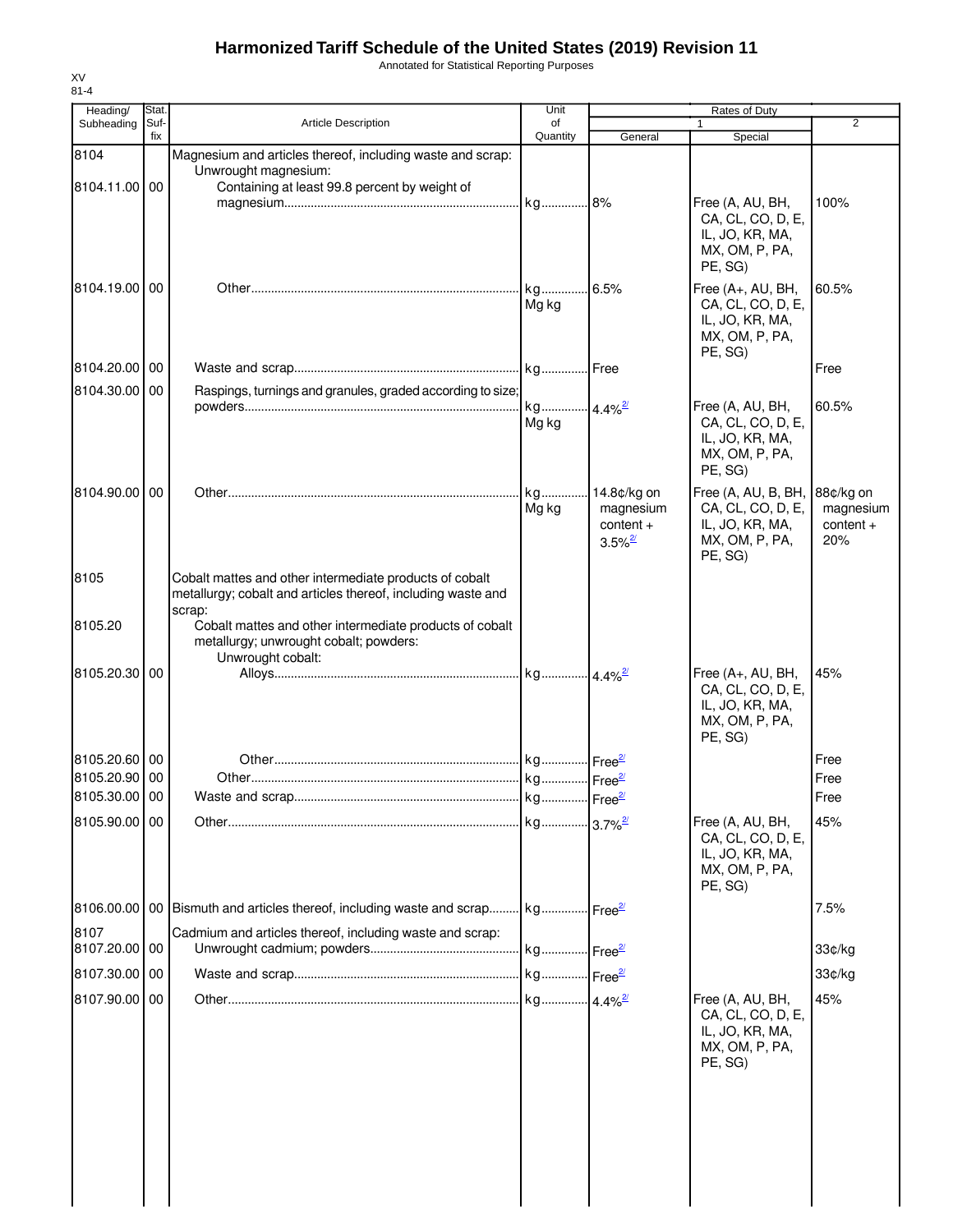Annotated for Statistical Reporting Purposes

| Heading/      | Stat.           |                                                            | Unit           |                         | Rates of Duty                                                                                         |                |
|---------------|-----------------|------------------------------------------------------------|----------------|-------------------------|-------------------------------------------------------------------------------------------------------|----------------|
| Subheading    | Suf-<br>fix     | Article Description                                        | of<br>Quantity | General                 | Special                                                                                               | $\overline{2}$ |
| 8108          |                 | Titanium and articles thereof, including waste and scrap:  |                |                         |                                                                                                       |                |
| 8108.20.00    |                 |                                                            |                | $15\%$ <sup>2/</sup>    | Free (A+, AU, BH,<br>CA, CL, CO, D, E,<br>IL, JO, KR, MA,<br>MX, OM, P, PA,                           | 25%            |
|               | 10              |                                                            |                |                         | PE, SG)                                                                                               |                |
|               |                 |                                                            |                |                         |                                                                                                       |                |
|               | 15              | Other:                                                     |                |                         |                                                                                                       |                |
|               | 30              |                                                            |                |                         |                                                                                                       |                |
|               | 95              |                                                            | kg             |                         |                                                                                                       |                |
| 8108.30.00 00 |                 |                                                            | kg             | $l$ Free $\frac{2l}{2}$ |                                                                                                       | Free           |
| 8108.90       |                 | Other:                                                     |                |                         |                                                                                                       |                |
| 8108.90.30    |                 |                                                            |                | $5.5\%$ <sup>2/</sup>   | Free (A, AU, BH,<br>CA, CL, CO, D, E,<br>IL, JO, KR, MA,<br>MX, OM, P, PA,<br>PE, SG)                 | 45%            |
|               | 30              |                                                            |                |                         |                                                                                                       |                |
|               | 60              |                                                            |                |                         |                                                                                                       |                |
| 8108.90.60    |                 |                                                            | $\ldots$       | $15\%$ <sup>2/</sup>    | Free (A, AU, BH, C, 145%<br>CA, CL, CO, D, E,<br>IL, JO, KR, MA,<br>MX, OM, P, PA,<br>PE, $SG)^{3/2}$ |                |
|               | 20              |                                                            |                |                         |                                                                                                       |                |
|               | 31              |                                                            |                |                         |                                                                                                       |                |
|               | 45              |                                                            |                |                         |                                                                                                       |                |
|               | 60              |                                                            |                |                         |                                                                                                       |                |
|               | 75              |                                                            |                |                         |                                                                                                       |                |
| 8109          |                 | Zirconium and articles thereof, including waste and scrap: |                |                         |                                                                                                       |                |
| 8109.20.00    | $\overline{00}$ |                                                            | kg             | 4.2%                    | Free (A+, AU, BH,<br>CA, CL, CO, D, E,<br>IL, JO, KR, MA,<br>MX, OM, P, PA,<br>PE, SG)                | 25%            |
| 8109.30.00 00 |                 |                                                            |                |                         |                                                                                                       | Free           |
| 8109.90.00 00 |                 |                                                            |                |                         | Free (A, AU, BH,                                                                                      | 45%            |
|               |                 |                                                            |                |                         | CA, CL, CO, D, E,<br>IL, JO, KR, MA,<br>MX, OM, P, PA,<br>PE, SG)                                     |                |
| 8110          |                 | Antimony and articles thereof, including waste and scrap:  |                |                         |                                                                                                       |                |
| 8110.10.00 00 |                 |                                                            |                | .lFree                  |                                                                                                       | 4.4¢/kg        |
| 8110.20.00 00 |                 |                                                            |                | Free                    |                                                                                                       | 4.4¢/kg        |
| 8110.90.00 00 |                 |                                                            | kg             | Free                    |                                                                                                       | 4.4¢/kg        |
|               |                 |                                                            |                |                         |                                                                                                       |                |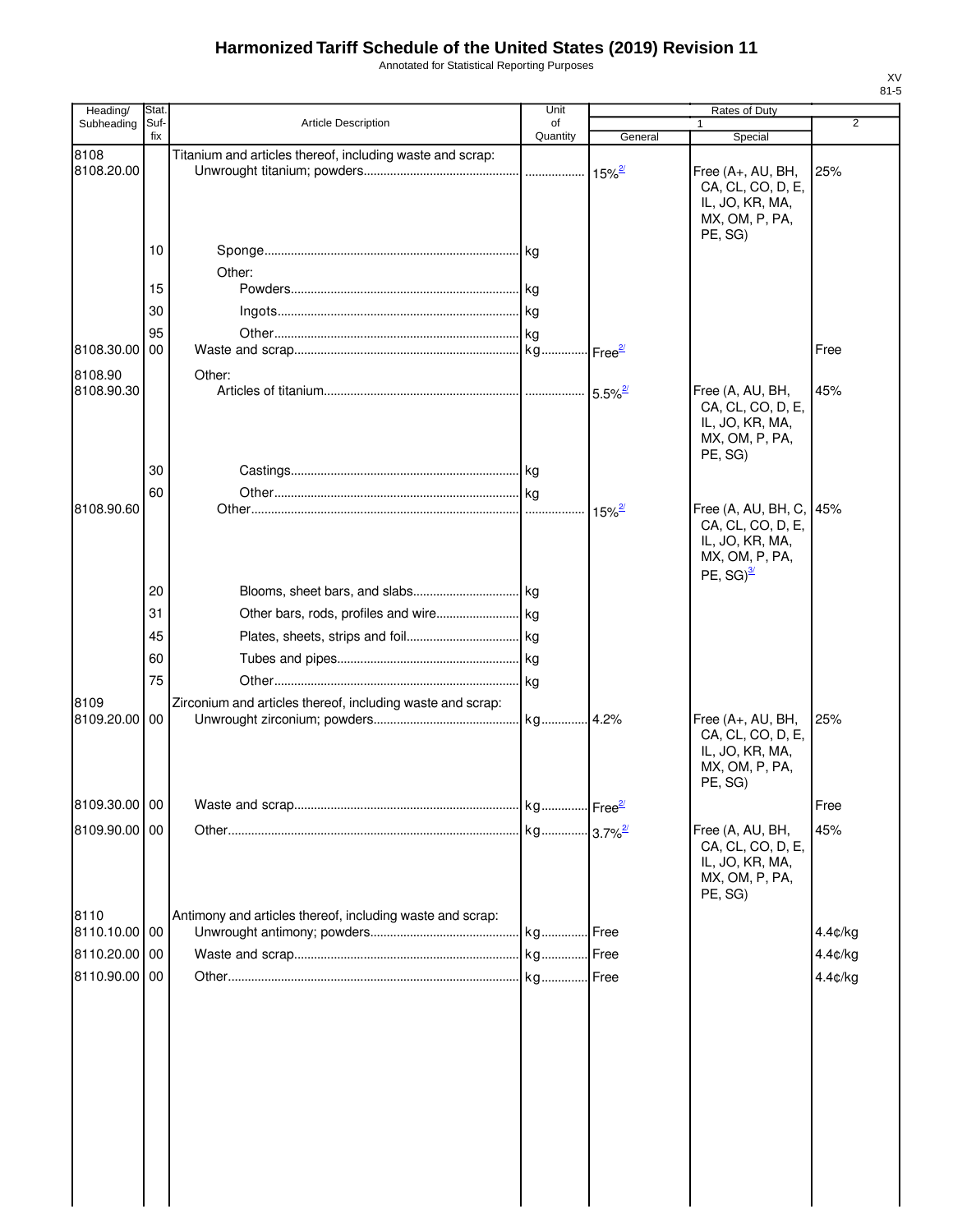Annotated for Statistical Reporting Purposes

| Heading/      | Stat.       |                                                                          | Unit           |         | Rates of Duty                        |                |
|---------------|-------------|--------------------------------------------------------------------------|----------------|---------|--------------------------------------|----------------|
| Subheading    | Suf-<br>fix | <b>Article Description</b>                                               | of<br>Quantity | General |                                      | $\overline{2}$ |
| 8111.00       |             | Manganese and articles thereof, including waste and scrap:               |                |         | Special                              |                |
| 8111.00.30 00 |             |                                                                          | kg Free        |         |                                      | Free           |
|               |             |                                                                          |                |         |                                      |                |
|               |             | Other:                                                                   |                |         |                                      |                |
| 8111.00.47 00 |             | Unwrought manganese:<br>Flake containing at least 99.5 percent by weight |                |         |                                      |                |
|               |             |                                                                          | kg 14%         |         | Free (A+, AU, BH,                    | 20%            |
|               |             |                                                                          |                |         | CA, CL, CO, D, E,                    |                |
|               |             |                                                                          |                |         | IL, JO, KR, MA,                      |                |
|               |             |                                                                          |                |         | MX, OM, P, PA,                       |                |
|               |             |                                                                          |                |         | PE, SG)                              |                |
| 8111.00.49    |             |                                                                          |                |         | Free (A+, AU, BH,                    | 20%            |
|               |             |                                                                          |                |         | CA, CL, CO, E, IL,                   |                |
|               |             |                                                                          |                |         | JO, KR, MA, MX,                      |                |
|               |             |                                                                          |                |         | OM, P, PA, PE,                       |                |
|               |             |                                                                          |                |         | SG)                                  |                |
|               | 10          | Powder containing at least 99.5 percent by                               |                |         |                                      |                |
|               |             |                                                                          |                |         |                                      |                |
|               | 90          |                                                                          |                |         |                                      |                |
| 8111.00.60    | 00          |                                                                          | kg 3.7%        |         | Free (A, AU, BH,                     | 45%            |
|               |             |                                                                          |                |         | CA, CL, CO, D, E,                    |                |
|               |             |                                                                          |                |         | IL, JO, KR, MA,                      |                |
|               |             |                                                                          |                |         | MX, OM, P, PA,                       |                |
|               |             |                                                                          |                |         | PE, SG)                              |                |
| 8112          |             | Beryllium, chromium, germanium, vanadium, gallium, hafnium,              |                |         |                                      |                |
|               |             | indium, niobium (columbium), rhenium and thallium, and                   |                |         |                                      |                |
|               |             | articles of these metals, including waste and scrap:                     |                |         |                                      |                |
|               |             | Beryllium:                                                               |                |         |                                      |                |
| 8112.12.00 00 |             |                                                                          |                |         | Free (A, AU, BH,                     | 25%            |
|               |             |                                                                          |                |         | CA, CL, CO, D, E,                    |                |
|               |             |                                                                          |                |         | IL, JO, KR, MA,<br>MX, OM, P, PA,    |                |
|               |             |                                                                          |                |         | PE, SG)                              |                |
|               |             |                                                                          |                |         |                                      |                |
| 8112.13.00 00 |             |                                                                          |                |         |                                      | Free           |
| 8112.19.00 00 |             |                                                                          |                |         | Free (A*, AU, BH,                    | 45%            |
|               |             |                                                                          |                |         | CA, CL, CO, D, E,                    |                |
|               |             |                                                                          |                |         | IL, JO, KR, MA,                      |                |
|               |             |                                                                          |                |         | MX, OM, P, PA,                       |                |
|               |             |                                                                          |                |         | PE, SG)                              |                |
| 8112.21.00 00 |             | Chromium:                                                                |                |         | Free (A, AU, BH,                     | 30%            |
|               |             |                                                                          |                |         | CA, CL, CO, D, E,                    |                |
|               |             |                                                                          |                |         | IL, JO, KR, MA,                      |                |
|               |             |                                                                          |                |         | MX, OM, P, PA,                       |                |
|               |             |                                                                          |                |         | PE, SG)                              |                |
| 8112.22.00 00 |             |                                                                          |                |         |                                      | Free           |
|               |             |                                                                          |                |         |                                      |                |
| 8112.29.00    | 00          |                                                                          |                |         | Free (A, AU, BH,                     | 30%            |
|               |             |                                                                          |                |         | CA, CL, CO, D, E,<br>IL, JO, KR, MA, |                |
|               |             |                                                                          |                |         | MX, OM, P, PA,                       |                |
|               |             |                                                                          |                |         | PE, SG)                              |                |
|               |             | Thallium:                                                                |                |         |                                      |                |
| 8112.51.00 00 |             |                                                                          |                |         | Free (A+, AU, BH,                    | 25%            |
|               |             |                                                                          |                |         | CA, CL, CO, D, E,                    |                |
|               |             |                                                                          |                |         | IL, JO, KR, MA,                      |                |
|               |             |                                                                          |                |         | MX, OM, P, PA,                       |                |
|               |             |                                                                          |                |         | PE, SG)                              |                |
| 8112.52.00    | 00          |                                                                          |                |         |                                      | Free           |
|               |             |                                                                          |                |         |                                      |                |
|               |             |                                                                          |                |         |                                      |                |
|               |             |                                                                          |                |         |                                      |                |
|               |             |                                                                          |                |         |                                      |                |
|               |             |                                                                          |                |         |                                      |                |
|               |             |                                                                          |                |         |                                      |                |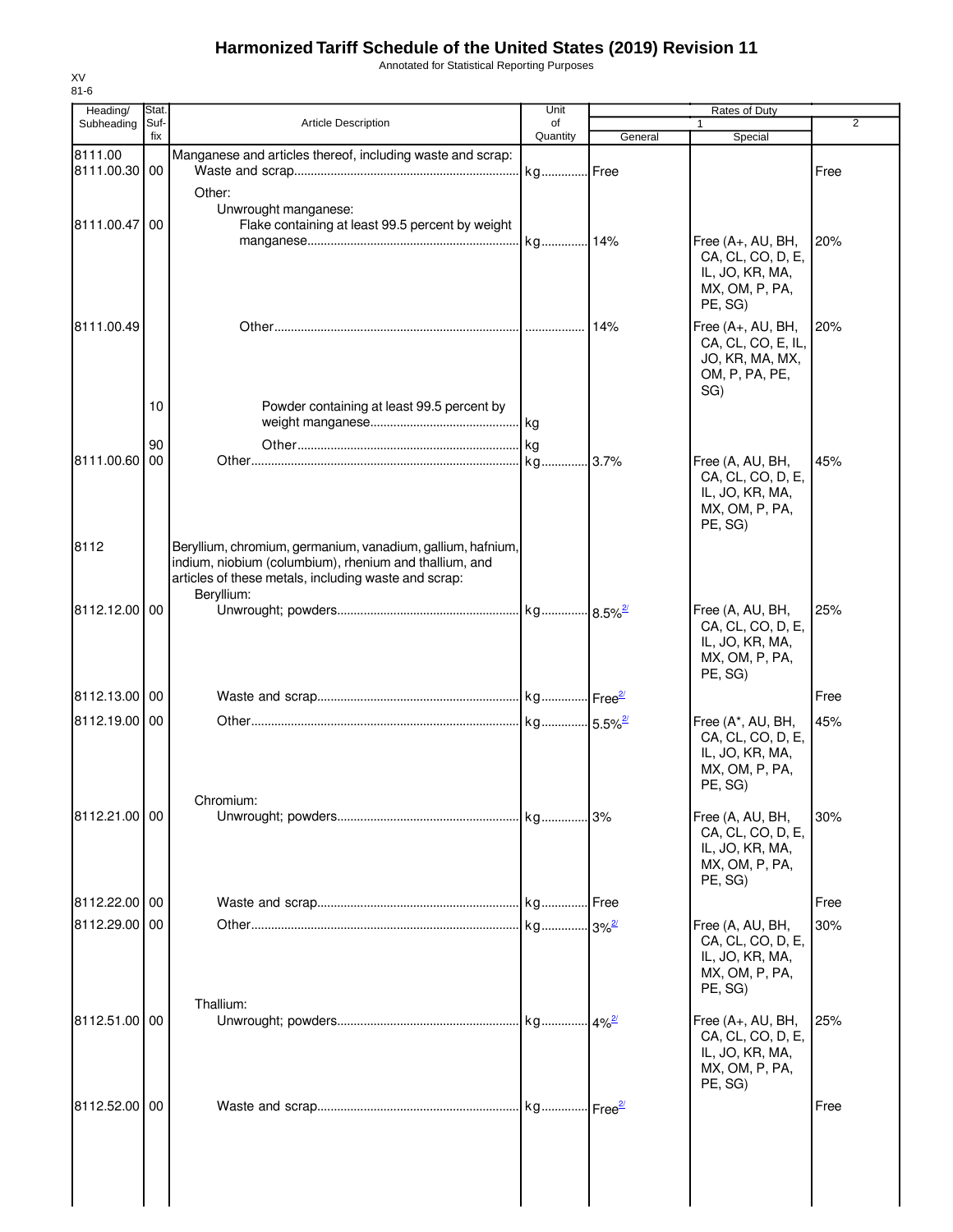Annotated for Statistical Reporting Purposes

| Heading/<br>Subheading   | Stat. |                                                                                                                                                                                                          | Unit      | Rates of Duty |                                                                                       |                |
|--------------------------|-------|----------------------------------------------------------------------------------------------------------------------------------------------------------------------------------------------------------|-----------|---------------|---------------------------------------------------------------------------------------|----------------|
|                          | Suf-  | Article Description                                                                                                                                                                                      | $\circ f$ |               | $\mathbf{1}$                                                                          | $\overline{2}$ |
| $\overline{8112}$ (con.) | fix   | Beryllium, chromium, germanium, vanadium, gallium, hafnium,<br>indium, niobium (columbium), rhenium and thallium, and<br>articles of these metals, including waste and scrap: (con.)<br>Thallium: (con.) | Quantity  | General       | Special                                                                               |                |
| 8112.59.00 00            |       |                                                                                                                                                                                                          |           |               | Free (A, AU, BH,<br>CA, CL, CO, D, E,<br>IL, JO, KR, MA,<br>MX, OM, P, PA,<br>PE, SG) | 25%            |
|                          |       |                                                                                                                                                                                                          |           |               |                                                                                       |                |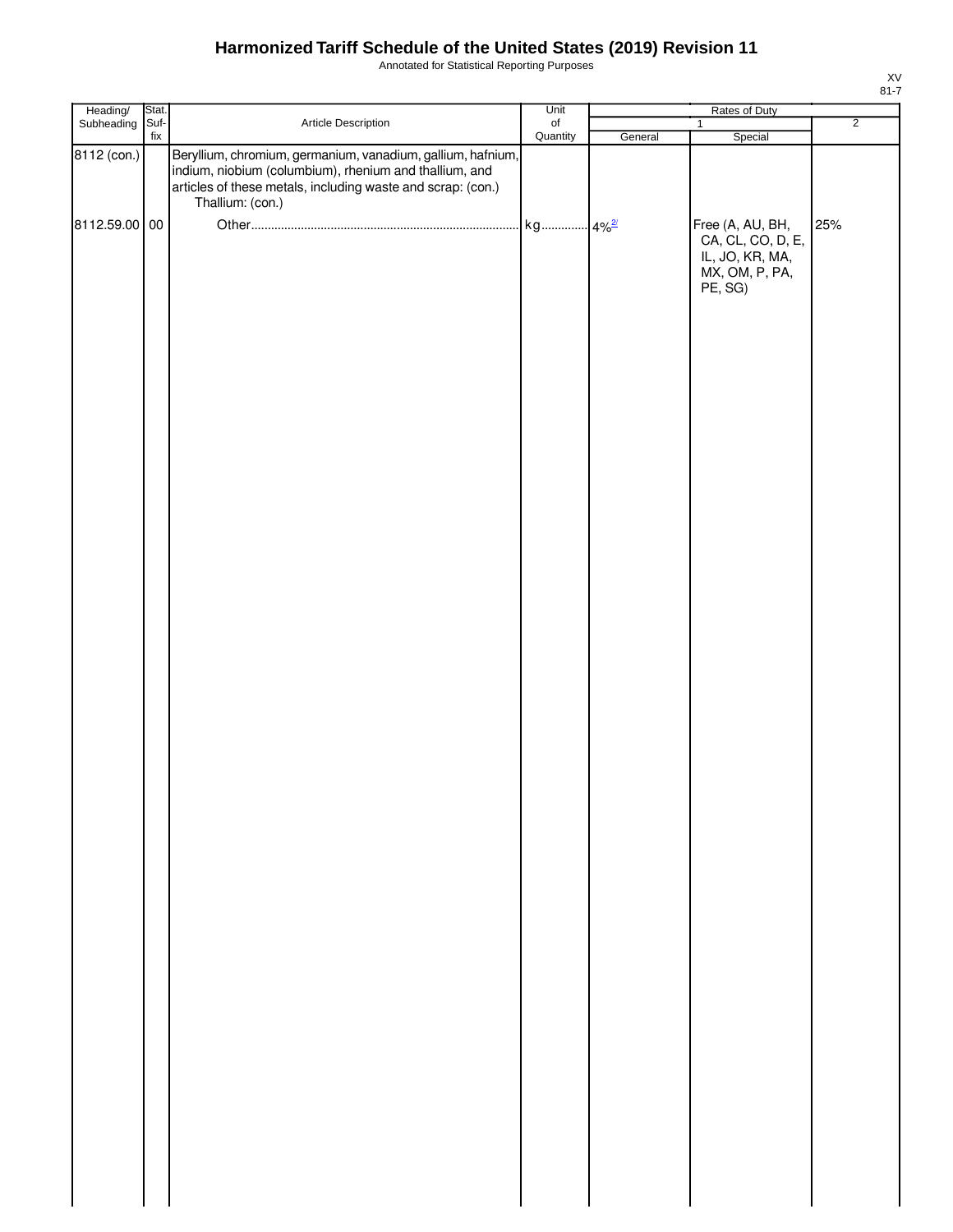Annotated for Statistical Reporting Purposes

| Heading/                 | <b>Stat</b> |                                                                                                                                                                                                | Unit                        |                         | Rates of Duty                                                                                     |      |
|--------------------------|-------------|------------------------------------------------------------------------------------------------------------------------------------------------------------------------------------------------|-----------------------------|-------------------------|---------------------------------------------------------------------------------------------------|------|
| Subheading               | Suf-<br>fix | <b>Article Description</b>                                                                                                                                                                     | of<br>Quantity              | General                 | Special                                                                                           | 2    |
| 8112 (con.)              |             | Beryllium, chromium, germanium, vanadium, gallium, hafnium,<br>indium, niobium (columbium), rhenium and thallium, and<br>articles of these metals, including waste and scrap: (con.)<br>Other: |                             |                         |                                                                                                   |      |
| 8112.92<br>8112.92.06 00 |             | Unwrought; waste and scrap; powders:                                                                                                                                                           |                             |                         |                                                                                                   | Free |
| 8112.92.10 00            |             | Other:                                                                                                                                                                                         |                             |                         | Free (A, AU, BH,<br>CA, CL, CO, D, E,<br>IL, JO, KR, MA,<br>MX, OM, P, PA,<br>PE, SG)             | 25%  |
| 8112.92.20 00            |             |                                                                                                                                                                                                |                             |                         |                                                                                                   | 25%  |
| 8112.92.30 00            |             |                                                                                                                                                                                                |                             |                         |                                                                                                   | 25%  |
| 8112.92.40 00            |             |                                                                                                                                                                                                |                             |                         | Free (A+, AU, BH,<br>CA, CL, CO, D, E,<br>IL, JO, KR, MA,<br>MX, OM, P, PA,<br>PE, SG)            | 25%  |
| 8112.92.50 00            |             |                                                                                                                                                                                                |                             |                         | Free (A, AU, BH,<br>CA, CL, CO, D, E,<br>IL, JO, KR, MA,<br>MX, OM, P, PA,<br>PE, SG)             | 25%  |
| 8112.92.60 00            |             | Germanium:                                                                                                                                                                                     |                             |                         | Free (A, AU, BH,<br>CA, CL, CO, D, E,<br>IL, JO, KR, MA,<br>MX, OM, P, PA,<br>PE, SG)             | 25%  |
| 8112.92.65 00            |             |                                                                                                                                                                                                |                             |                         | Free (A, AU, BH,<br>CA, CL, CO, D, E,<br>IL, JO, KR, MA,<br>MX, OM, P, PA,                        | 45%  |
| 8112.92.70 00            |             |                                                                                                                                                                                                | kg 2% <sup>2/</sup><br>V kg |                         | PE, SG)<br>Free (A+, AU, BH,<br>CA, CL, CO, D, E,<br>IL, JO, KR, MA,<br>MX, OM, P, PA,<br>PE, SG) | 25%  |
| 8112.99<br>8112.99.10 00 |             | Other:                                                                                                                                                                                         |                             |                         | Free (A, AU, BH,<br>CA, CL, CO, D, E,<br>IL, JO, KR, MA,<br>MX, OM, P, PA,<br>PE, SG)             | 45%  |
| 8112.99.20 00            |             |                                                                                                                                                                                                | kg<br>V ka                  | $2\%^{2l}$              | Free (A+, AU, BH,<br>CA, CL, CO, D, E,<br>IL, JO, KR, MA,<br>MX, OM, P, PA,<br>PE, SG)            | 25%  |
| 8112.99.90 00            |             |                                                                                                                                                                                                | kg                          | $.4\%$ <sup>2/</sup>    | Free (A, AU, BH,<br>CA, CL, CO, D, E,<br>IL, JO, KR, MA,<br>MX, OM, P, PA,<br>PE, SG)             | 45%  |
|                          |             | 8113.00.00   00   Cermets and articles thereof, including waste and scrap kg                                                                                                                   |                             | $.13.7\%$ <sup>2/</sup> | Free (A, AU, BH,<br>CA, CL, CO, D, E,<br>IL, JO, KR, MA,<br>MX, OM, P, PA,<br>PE, SG)             | 45%  |